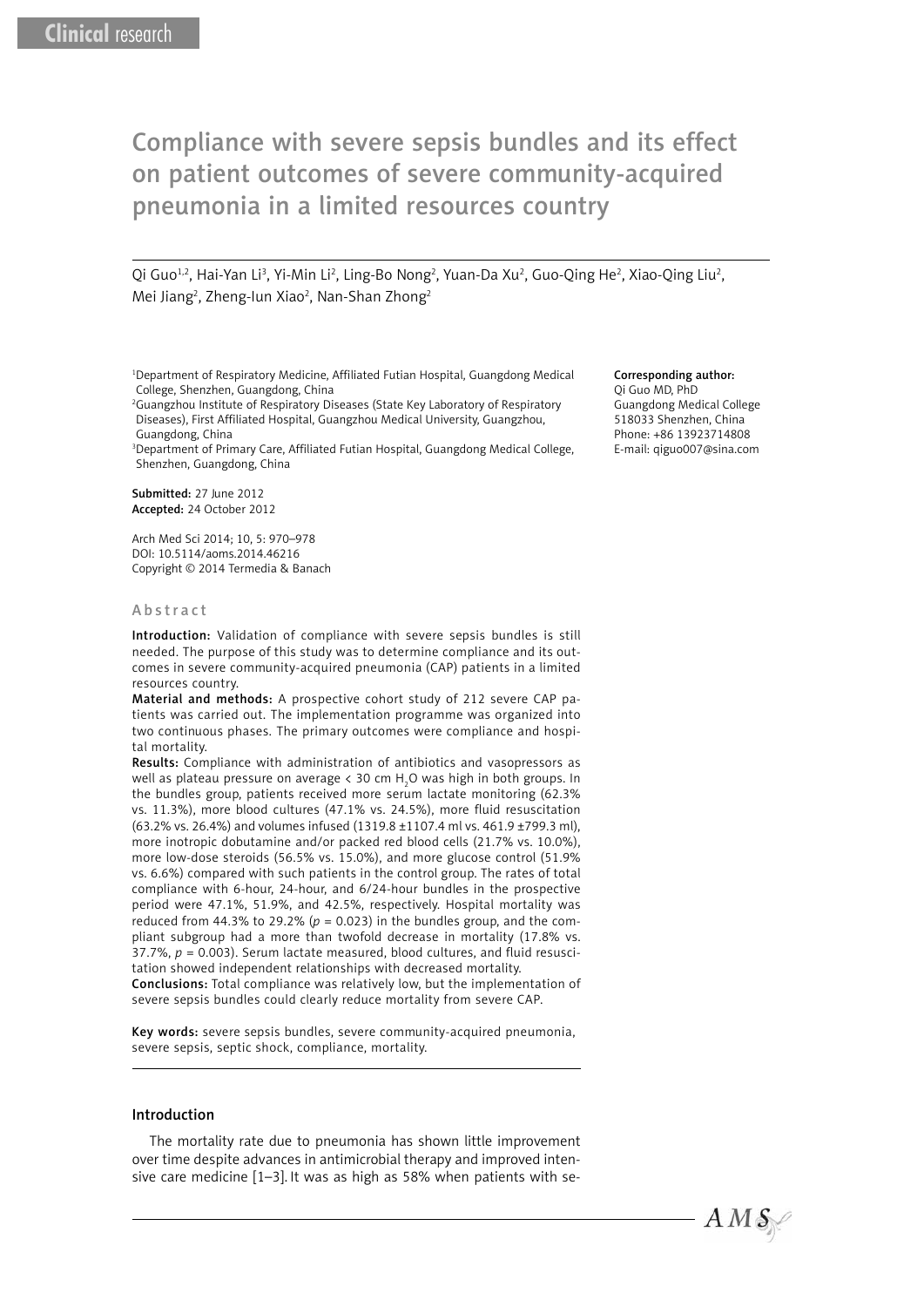vere community-acquired pneumonia (CAP) were admitted to the intensive care unit (ICU) [4].

The Surviving Sepsis Campaign (SSC) was launched in 2002 as a collaborative initiative of three international organizations. The initial guidelines were published in 2004 and an updated version in 2008. Its objective was, through the development and promulgation of evidence-based guidelines that facilitated the application of knowledge derived from clinical trials to bedside practice, to effect a 25% reduction in the relative risk of death from severe sepsis and septic shock [5, 6]. The development and publication of guidelines often do not lead to changes in clinical behaviour and guidelines are rarely, if ever, integrated into bedside practice in a timely fashion. The SSC undertook a broad educational programme to implement them by integrating their recommendations into resuscitation and management bundles. The feasibility of implementing severe sepsis bundles was validated in the United States, Europe and South America and as a result the mortality from severe sepsis was reduced [7–19]. Compliance with the bundles and its impact were heterogeneous among institutions and countries [20]. Therefore, the primary evidence obtained so far lacks enough substance and quality to promote the guidelines as a global standard of care for universal applicability. Further evaluations and primary studies are still needed [21], especially in countries with limited resources.

There has only been one report so far in English of compliance with the bundles in Asia [22]. The study did not aim to evaluate the impact of the sepsis protocol during a one-month observation period. As the centres included in this study might not be fully representative, achievement rates reported might overestimate or underestimate the true degree of compliance with recommended care and should be interpreted with caution. On the other hand, the healthcare systems in many Asian countries differ greatly from those in the above-mentioned developed countries. Therefore, further studies are still warranted in Asia.

Pneumonia is the major source of infection in severe sepsis patients in our respiratory ICU (RICU). Therefore, we decided to study this population. Adult patients who suffered from severe CAP with severe sepsis or septic shock were enrolled in this study to determine compliance with severe sepsis bundles and to report its effect on patient outcomes in a limited resources country.

# Material and methods

# Design and setting

A prospective observational cohort study from 1 November 2006 to 31 July 2008 was carried out on adult patients who met criteria for severe CAP with severe sepsis or septic shock presenting to the RICU in a Chinese affiliated tertiary hospital of a medical college. Similar patients presenting between 1 November 2004 and 31 October 2006 were used as historical controls.

# Criteria for enrolment

The CAP was defined as an acute infection of the pulmonary parenchyma associated with an acute infiltrate on the chest radiograph with two or more symptoms including fever (> 38°C), hypothermia (< 36°C), rigors, sweats, new cough or change in colour of respiratory secretions, chest discomfort or dyspnoea. Severe CAP with severe sepsis or septic shock was defined when one of two major criteria (the need for invasive mechanical ventilation or vasopressors) was fulfilled. Septic shock was defined as systolic arterial pressure (SAP) < 90 mm Hg, mean arterial pressure (MAP) < 60 mm Hg, or a reduction in SAP of  $> 40$  mm Hg from baseline, which was persistent, despite adequate fluid resuscitation, in the absence of other causes for hypotension [3, 23, 24].

Exclusion criteria were patients who: a) had a cardiac arrest, or b) had end-stage chronic disease (malignancy, chronic renal failure, chronic obstructive pulmonary disease, or acquired immune deficiency syndrome). Patients with severe heart failure, with neoplastic disease (but not in the end stage), with severe asthma, with chronic renal failure stage I, or with brain stroke were also enrolled.

# Components of severe sepsis bundles

Six-hour and 24-hour severe sepsis bundles adapted from the SSC standard sepsis resuscitation and management bundles are listed in Table I [25]. Since the use of recombinant human activated protein C is not approved in China, it was eliminated from the 24-hour severe sepsis bundle.

## Implementation of severe sepsis bundles

The 21-month implementation programme was organized into two continuous phases that incorporated education and intervention. During the education phase (in November 2006), conference lectures were delivered to all physicians and nurses in the RICU and the emergence department (ED) on the SSC, severe CAP definitions and recognition, haemodynamic monitoring, and the initiation and components of the bundles. Timely initiation and completion of the bundles were emphasized. Time zero was defined as the point when the diagnosis of severe CAP was established in the ED. Serum lactate measured, blood cultures obtained prior to antibiotic administration, and initial empirical antibiotics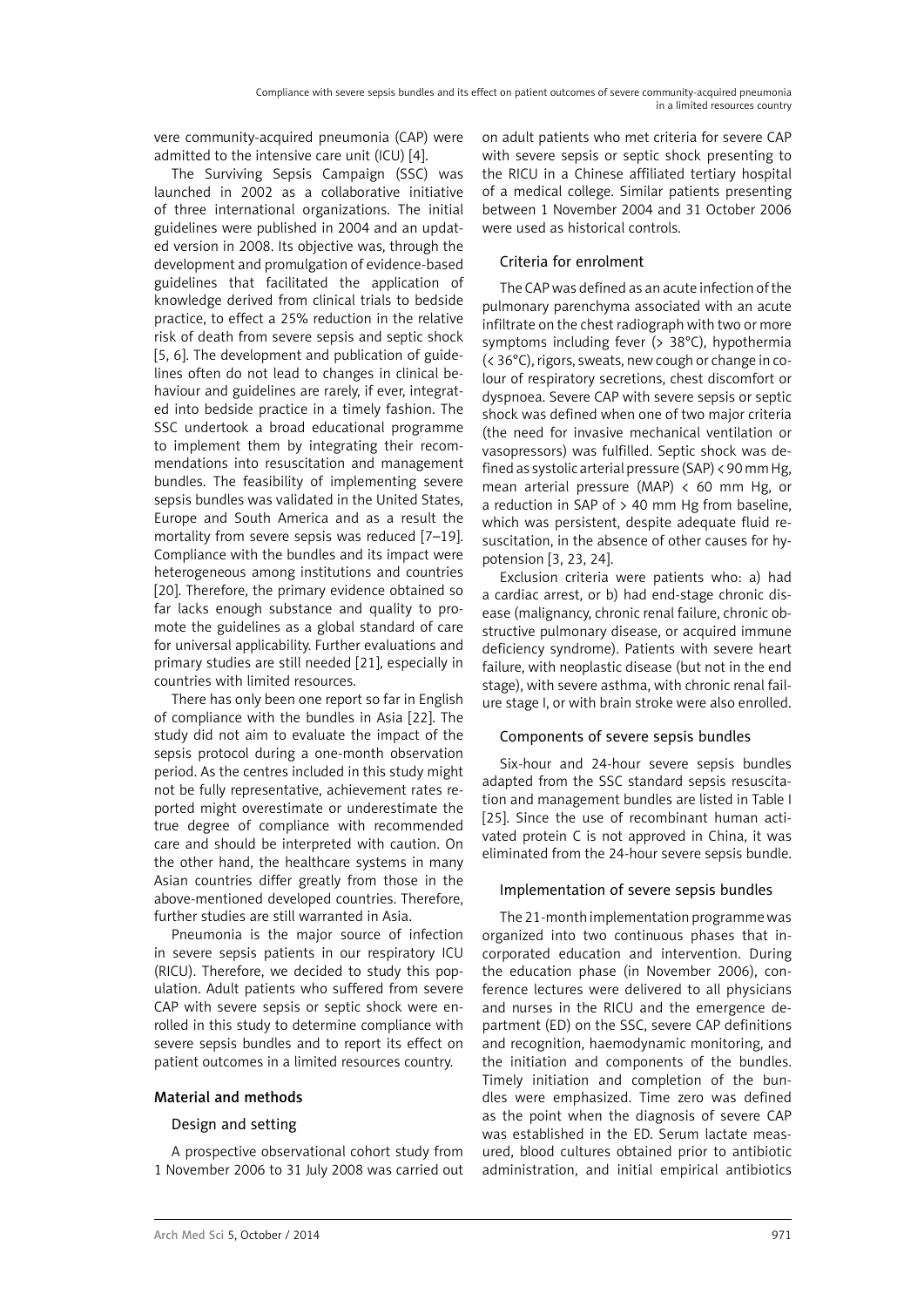Qi Guo, Hai-Yan Li, Yi-Min Li, Ling-Bo Nong, Yuan-Da Xu, Guo-Qing He, Xiao-Qing Liu, Mei Jiang, Zheng-Iun Xiao, Nan-Shan Zhong

Table I. Severe sepsis bundles

| <b>Rable 1.</b> Severe sepsis barrates                                                                                        |  |
|-------------------------------------------------------------------------------------------------------------------------------|--|
| 6-hour severe sepsis bundle:<br>1. Serum lactate measured.                                                                    |  |
| 2. Blood cultures obtained prior to antibiotic                                                                                |  |
| administration.<br>3. Initial empirical antibiotics administered within 1 h.                                                  |  |
| 4. In the event of hypotension and/or serum lactate                                                                           |  |
| $> 4$ mmol/ $\vdash$                                                                                                          |  |
| (a) Deliver an initial minimum of 20 ml/kg<br>of crystalloid (or colloid equivalent: 1.1 ml/kg                                |  |
| of 20% albumin or 4.8 ml/kg of 6% hydroxyethyl<br>starch).                                                                    |  |
| (b) Apply vasopressors (noradrenaline or dopamine)                                                                            |  |
| for hypotension not responding to initial fluid<br>resuscitation to maintain mean arterial pressure                           |  |
| $(MAP) \geq 65$ mm Hg.                                                                                                        |  |
| 5. In the event of persistent septic shock and/or serum<br>lactate > 4 mmol/l, administration of inotropic                    |  |
| dobutamine and/or transfusion of packed red blood                                                                             |  |
| cells (when haemoglobin (Hb) $<$ 70 g/l) to achieve                                                                           |  |
| a central venous pressure (CVP) of $\geq 8$ mm Hg and<br>central venous oxygen saturation (ScvO <sub>2</sub> ) of $\geq$ 70%. |  |
| 24-hour severe sepsis bundle:                                                                                                 |  |
| 1. Low dosage corticosteroid (40–60 mg/day of                                                                                 |  |
| methylprednisolone) administered for septic shock<br>requiring continued infusion of vasopressors.                            |  |
| 2. Glucose control maintained < 8.3 mmol/l.                                                                                   |  |
| 3. For mechanically ventilated patients maintain<br>inspiratory plateau pressures $\lt$ 30 cm H <sub>3</sub> O.               |  |
|                                                                                                                               |  |

administered within 1 h were considered once severe CAP was diagnosed, and the admission was fulfilled through an Emergency Path. Insulin was intravenously administered by infusion pump to maintain blood glucose level < 8.3 mmol/l. In the intervention phase (between 1 December 2006 and 31 July 2008), the personnel were issued with a personal pocket information card as a daily reminder of the processes involved in the delivery of the bundles and weekly feedback was provided by the senior physicians to all personnel in order to optimize compliance. The feedback incorporated oral information, cards posted in the RICU and the ED, and group discussions.

# Definition of total compliance

On the basis of severity of illness, implementation of all necessary components of 6-hour, 24-hour, or 6/24-hour severe sepsis bundles was defined as total compliance. Had some components been unnecessary on the basis of the SSC, a patient would still have been regarded as receiving all components as long as the remaining ones were implemented.

# Approval of study design

The study was approved by our Institutional Review Boards (Review Board of Guangdong Medical College and Review Board of Guangzhou Medical University). Ethical approval from the regulation committee (Ethical Committee of Guangzhou) was granted for the study protocol with a waiver of informed consent.

## Outcomes

The primary outcomes were compliance and hospital mortality. Secondary outcomes incorporated ventilator-free days estimated from the ICU length of stay and parameters at 72 h after start of therapy. The endpoints for evaluation were referred to Kortgen's study [9]. Laboratory variables were measured by the hospital clinical laboratory.

## Grouping and data collection

One hundred and thirteen patients were enrolled in the cohort study period. Seven cases were excluded from this study according to the exclusion criteria. The remaining 106 patients, 46 (43.4%) patients who suffered from septic, shock were enrolled in the bundles group, which was further divided into the compliant and the non-compliant subgroups at the end of the study according to total compliance with 6/24-hour severe sepsis bundles. One hundred and six discharged patients who were selected through the formal case-control method to match all baseline characteristics of the patients in the prospective group were assigned to the control group. A senior physician was in charge of collecting the data. Demographics, co-morbid conditions, vital signs, laboratory data, and compliance data were collected. The volumes of 6% hydroxyethyl starch and 20% albumin were converted into equivalent dosages of crystalloid [26]. Severity-of-illness scores were calculated, including the acute physiology and chronic health evaluation (APACHE) II scores and sequential organ failure assessment (SOFA) scores. Missing values were assumed to be normal [27]. Indeed, patients with less severe illness were more likely to have missing values for laboratory findings. The statistician was blinded to the study and study hypothesis.

# Statistical analysis

All statistical analyses were performed with Statistical Package for the Social Science for Windows version 13.0 (SPSS, Chicago, IL, USA). Categorical variables and continuous data were reported as percentages and mean ± standard deviation (SD), respectively. Chi-square  $(\chi^2)$  test and independent-samples *t* test were used when appropriate in testing for differences between groups. Univariate and multivariate logistic regression analyses were employed. All components of severe sepsis bundles were entered into a multivariate logistic regression model. Statistical significance was defined as *p* < 0.05.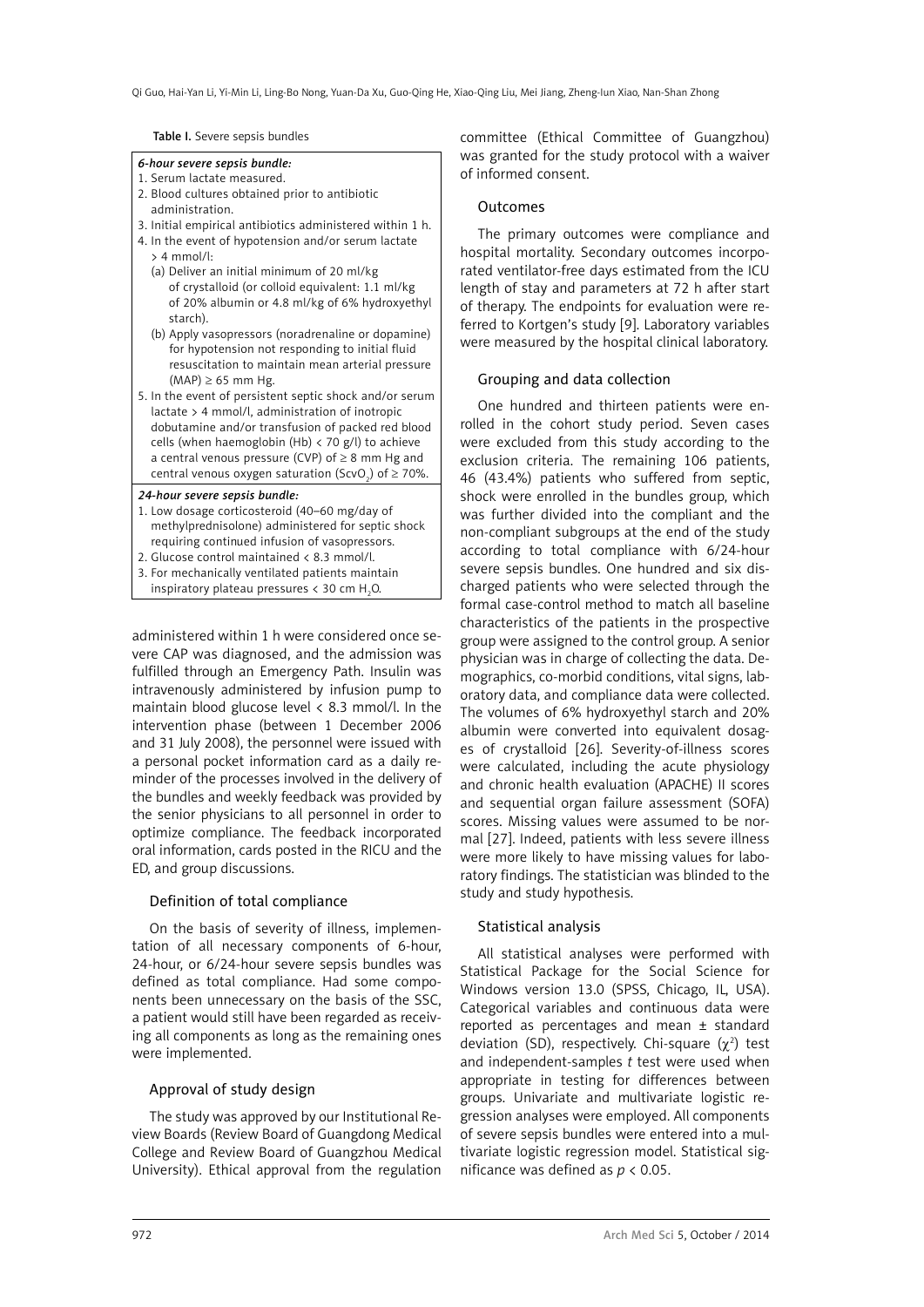# Results

## Baseline characteristics of patients

No significant differences were observed between the two patient groups with respect to baseline characteristics (Table II). The aetiologies were not detected in many patients in the control group. Hence, the data were not shown. The initial antibiotic regimens in the two groups were consistent with the guidelines on the management of CAP [3, 28], in addition to subsequently cultured pathogens. All patients in the bundles group had central venous pressure (CVP) and central venous oxygen saturation (ScvO<sub>2</sub>) measured and the av-

Table II. Baseline characteristics of patients (mean  $\pm$  SD,  $n = 212$ )

| Variable                                            | Control group   | <b>Bundles group</b> | Value of $\chi^2$ or t | Value of p |
|-----------------------------------------------------|-----------------|----------------------|------------------------|------------|
| Age [years]                                         | $62.8 \pm 14.2$ | $64.0 \pm 15.2$      | 0.941                  | 0.348      |
| Male sex (%)                                        | 77.4            | 66.1                 | 3.347                  | 0.067      |
| Body temperature [°C]                               | $37.6 \pm 1.0$  | $37.8 \pm 1.3$       | 1.485                  | 0.149      |
| Heart rate [beats/min]                              | 113.6 ±22.4     | $116.4 \pm 27.6$     | 0.827                  | 0.409      |
| Respiratory rate [breaths/min]                      | $29.0 \pm 6.7$  | $29.9 \pm 10.0$      | 0.780                  | 0.436      |
| MAP [mm Hg]                                         | $81.1 \pm 18.2$ | $81.0 \pm 19.9$      | 0.035                  | 0.972      |
| Blood glucose [mmol/l]                              | $9.0 \pm 2.6$   | $9.1 \pm 3.3$        | 0.248                  | 0.804      |
| White blood cell count [109/l]                      | $13.6 \pm 7.5$  | $15.0 \pm 6.6$       | 1.532                  | 0.127      |
| PaO <sub>2</sub> /FIO <sub>2</sub> [mm Hg]          | 141.5 ±42.9     | $150.2 \pm 58.4$     | 1.236                  | 0.218      |
| Serum creatinine [µmol/l]                           | 106.4 ±53.9     | $111.7 \pm 79.6$     | 0.568                  | 0.571      |
| Total bilirubin [µmol/l]                            | $25.3 \pm 38.9$ | 29.0 ±69.9           | 0.469                  | 0.639      |
| Alanine aminotransferase [U/l]                      | 88.0 ±155.5     | 58.7 ±115.0          | 1.559                  | 0.121      |
| Platelets [10 <sup>9</sup> /l]                      | 211.7 ±108.7    | 205.1 ±94.4          | 0.470                  | 0.639      |
| Haematocrit (%)                                     | 33.6 ±6.4       | $32.9 \pm 6.5$       | 0.815                  | 0.416      |
| Serum lactate [mmol/l]                              | $2.8 \pm 1.4$   | $3.1 \pm 1.5$        | 0.748                  | 0.465      |
| APACHE II score                                     | $15.4 \pm 5.3$  | $15.9 + 7.5$         | 0.991                  | 0.317      |
| SOFA score                                          | $6.1 \pm 3.4$   | $6.9 + 4.7$          | 1.464                  | 0.145      |
| Shock (%)                                           | 37.7            | 43.4                 | 0.704                  | 0.401      |
| Comorbidities (%):                                  |                 |                      |                        |            |
| Hypertension                                        | 38.4            | 40.6                 | 0.265                  | 0.529      |
| Coronary heart disease                              | 11.3            | 6.6                  | 1.445                  | 0.229      |
| Heart failure                                       | 12.3            | 10.4                 | 0.188                  | 0.665      |
| Chronic obstructive pulmonary<br>disease            | 26.4            | 33.0                 | 1.107                  | 0.293      |
| Diabetes mellitus                                   | 14.2            | 18.9                 | 0.856                  | 0.355      |
| Liver disease                                       | 7.5             | 9.4                  | 0.243                  | 0.622      |
| Tumour                                              | 19.8            | 11.3                 | 2.907                  | 0.088      |
| Nervous system disease                              | 7.5             | 9.4                  | 0.243                  | 0.622      |
| Chronic renal insufficiency                         | 7.5             | 5.7                  | 0.306                  | 0.580      |
| Alcohol abuse (%)                                   | 5.7             | 1.9                  | 2.078                  | 0.149      |
| Smoking (%)                                         | 34.9            | 35.8                 | 0.021                  | 0.886      |
| Duration to establish severe CAP<br>diagnosis [min] | $61.8 \pm 57.2$ | $60.3 \pm 49.5$      | 0.253                  | 0.712      |
| Antibiotic therapy:                                 |                 |                      |                        |            |
| Antibiotics adequate (%)                            | 93.7            | 95.8                 | 0.319                  | 0.527      |
| Duration [days]                                     | $12.6 \pm 14.3$ | $12.9 \pm 15.1$      | 0.237                  | 0.872      |

*PaO2 /FIO2 – arterial oxygen pressure/fraction inspired oxygen.*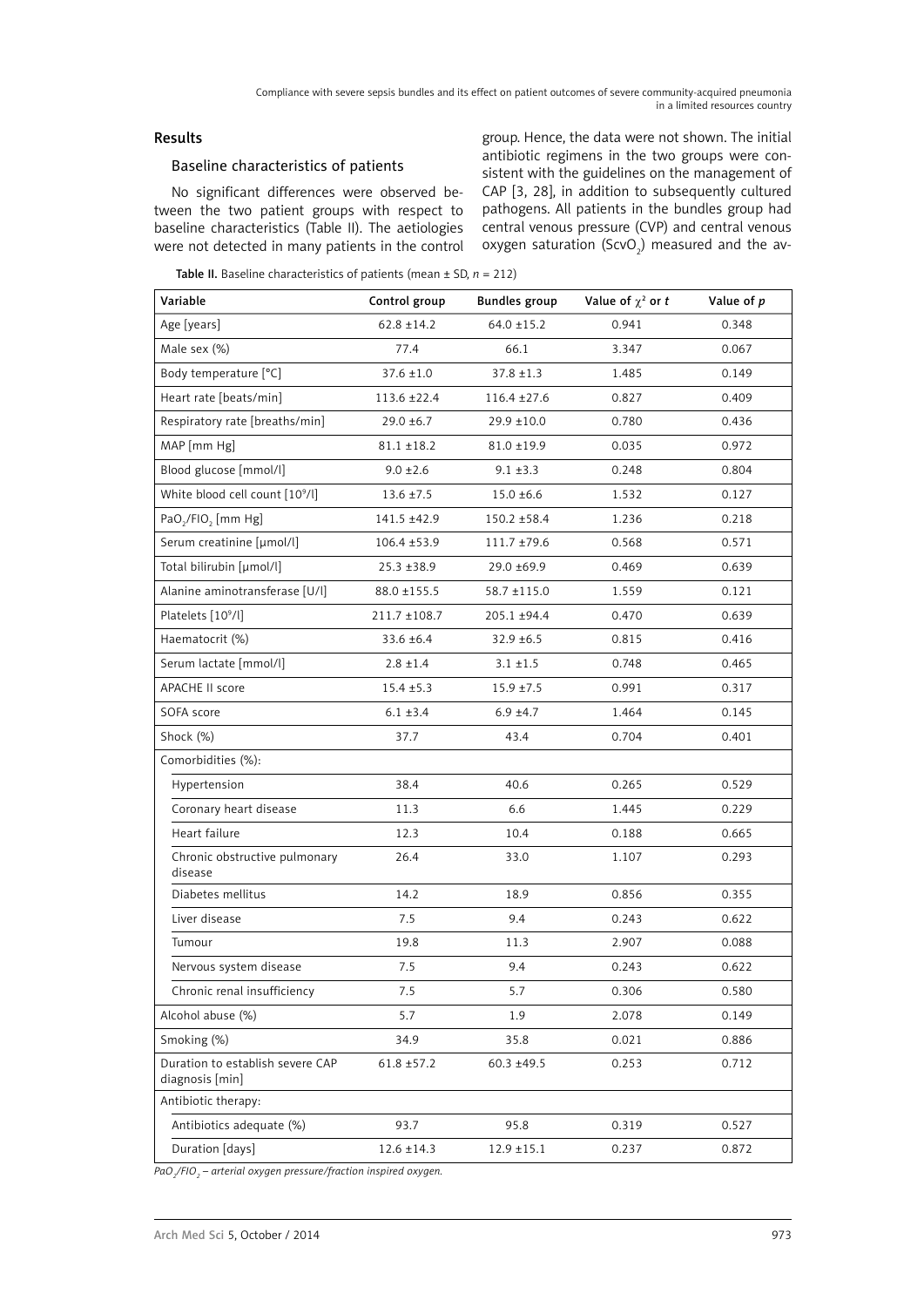

erages were 9.4 ±1.7 mm Hg and 68.3 ±9.8%, respectively. However, these parameters were not measured in most patients in the control group. Therefore, the comparison could not be drawn.

#### Compliance with severe sepsis bundles

Compliance with administration of antibiotics within 1 h, administration of vasopressors (if necessary), and plateau pressure on average < 30 cm H2 O was high in both groups (*p,* 0.206, 0.085, 0.149, respectively; Figure 1). Significant differences were found between the two groups with

Table III. Outcomes at 72 h (mean  $\pm$  SD,  $n = 212$ )

respect to serum lactate measured, blood cultures obtained prior to antibiotic administration, initiation of fluid resuscitation and volumes infused, administration of inotropic dobutamine and/or transfusion of packed red blood cells, low-dose steroids (if necessary), and glucose control (*p*, < 0.001, 0.001,  $\langle$  0.001, 0.005,  $\langle$  0.001, and  $\langle$  0.001, respectively; Figure 1). Inotropic dobutamine was administered to 17 patients, 11 patients simultaneously received an average 4-unit transfusion of packed red cells in the bundles group, whereas the numbers in the control group were 4, 2, and 2, respectively. The average volume infused within 6 h in the bundles group was more than that in the control group (1319.8 ±1107.4 ml vs. 461.9 ±799.3 ml;  $p < 0.001$ ). The rates of total compliance with 6-hour, 24-hour, and 6/24-hour bundles in the bundles group were 47.1%, 51.9%, and 42.5%, whereas the rates in the control group were 0.0%, 0.0%, and 0.0% (*p*, < 0.001, < 0.001, and < 0.001), respectively.

#### Outcomes at 72 hours

Significant differences were observed between the two groups in respiratory rate, MAP, blood glucose, arterial oxygen pressure/fraction inspired oxygen (PaO<sub>2</sub>/FIO<sub>2</sub>), serum creatinine, serum lactate, APACHE II scores, and SOFA scores at 72 h after the start of therapy (Table III). Central venous pressure increased significantly from 9.4 ±1.7 mm Hg at baseline to 10.9  $\pm$ 1.8 mm Hg at 72 h after the start of therapy in the bundles group (*p* < 0.001), as did ScvO<sub>2</sub> during this time period (68.3 ±9.8% vs. 79.5 ±3.8%, *p* < 0.001).

| Parameter                                  | Control group     | <b>Bundles group</b> | Value of t | Value of p |
|--------------------------------------------|-------------------|----------------------|------------|------------|
| Body temperature [°C]                      | $37.2 \pm 1.0$    | $37.3 \pm 0.9$       | 0.236      | 0.814      |
| Heart rate [beats/min]                     | $100.3 + 21.5$    | $99.7 + 17.5$        | 0.214      | 0.831      |
| Respiratory rate [breaths/min]             | $27.7 \pm 7.0$    | $25.2 \pm 7.6$       | 2.542      | 0.012      |
| $MAP$ [mm Hg]                              | $87.8 + 12.9$     | $91.4 \pm 10.6$      | 2.185      | 0.030      |
| Blood glucose [mmol/l]                     | $8.9 \pm 2.3$     | $7.4 \pm 1.8$        | 5.360      | < 0.001    |
| White blood cell count [109/l]             | $13.0 \pm 8.9$    | $14.2 + 7.5$         | 1.034      | 0.302      |
| PaO <sub>2</sub> /FIO <sub>2</sub> [mm Hg] | $172.4 \pm 101.6$ | $223.1 \pm 83.3$     | 3.971      | < 0.001    |
| Serum creatinine [µmol/l]                  | $118.3 + 87.5$    | $97.0 \pm 52.6$      | 2.145      | 0.033      |
| Total bilirubin [µmol/l]                   | $33.7 + 64.9$     | 35.7 ±98.9           | 0.179      | 0.858      |
| Alanine aminotransferase [U/l]             | 254.8 ±1219.2     | $51.2 \pm 50.9$      | 1.718      | 0.087      |
| Platelets [10 <sup>9</sup> /l]             | 159.6 ±109.8      | $162.0 \pm 112.3$    | 0.161      | 0.872      |
| Haematocrit (%)                            | $30.7 \pm 5.4$    | $29.8 \pm 5.3$       | 1.229      | 0.221      |
| Serum lactate [mmol/l]                     | $4.1 \pm 3.9$     | $2.5 \pm 0.7$        | 2.979      | 0.004      |
| APACHE II score                            | $11.3 \pm 5.7$    | $9.5 \pm 4.7$        | 2.637      | 0.009      |
| SOFA score                                 | $6.6 \pm 4.1$     | $5.4 \pm 4.3$        | 2.170      | 0.031      |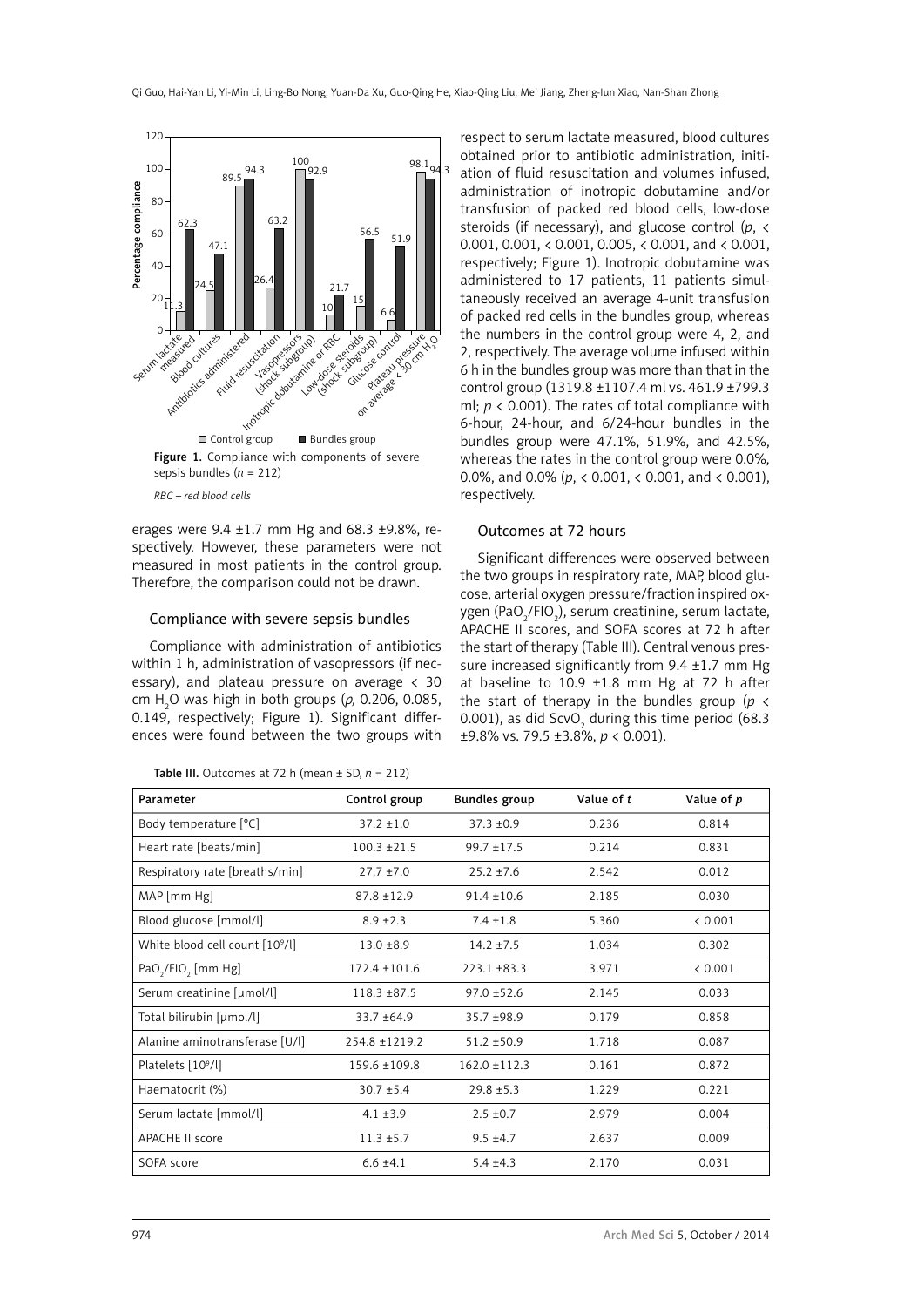| Parameter                                   | Compliant subgroup<br>$(n = 45)$ | Non-compliant<br>subgroup $(n = 61)$ | Value of $\chi^2$ or t | Value of p |
|---------------------------------------------|----------------------------------|--------------------------------------|------------------------|------------|
| Age [years]                                 | $61.7 + 19.2$                    | $61.4 \pm 15.5$                      | 0.096                  | 0.924      |
| Male sex (%)                                | 68.9                             | 63.9                                 | 0.283                  | 0.594      |
| MAP [mm Hg]                                 | $81.6 + 21.0$                    | $80.5 + 19.2$                        | 0.289                  | 0.773      |
| White blood cell count [10 <sup>9</sup> /l] | $16.5 \pm 7.4$                   | $14.0 \pm 5.7$                       | 1.926                  | 0.048      |
| PaO <sub>2</sub> /FIO <sub>2</sub> [mm Hg]  | $145.3 \pm 63.2$                 | $162.1 + 52.2$                       | 1.460                  | 0.148      |
| APACHE II score                             | $16.9 + 7.3$                     | $15.2 \pm 7.6$                       | 1.206                  | 0.231      |
| SOFA score                                  | $7.4 \pm 5.3$                    | $6.0 + 4.0$                          | 1.470                  | 0.146      |
| Shock (%)                                   | 44.4                             | 31.1                                 | 1.969                  | 0.161      |
| Mortality, $n$ (%)                          | 8(17.8)                          | 23(37.7)                             | 4.970                  | 0.026      |

Table IV. Baseline characteristics of patients and mortality in the bundles group according to total compliance (mean ± SD, *n* = 106)

## Hospital mortality and ventilator-free days

Hospital mortality in patients enrolled in the bundles group compared with that in the control group was 29.2% vs. 44.3% ( $\chi^2$  = 5.192, *p* = 0.023), reflecting a 15.1% absolute reduction in mortality. There was a significantly decreased odds ratio (OR) for mortality in patients who received bundles treatment (OR = 0.393; 95% confidence interval (CI), 0.209–0.741; *p* = 0.004). A multivariate logistic regression analysis was performed. Serum lactate measured, blood cultures obtained prior to antibiotic administration, and fluid resuscitation showed independent relationships with decreased mortality (OR = 0.112, 0.459, and 0.247; 95% CI: 0.037–0.334, 0.211–0.997, and 0.091–0.635; *p*, < 0.001, 0.039, and < 0.001; respectively).

The two subgroups were comparable with respect to age, gender, and severity at baseline (Table IV). Compared with the non-compliant subgroup, the compliant subgroup had a more than twofold decrease in mortality (17.8% vs. 37.7%. OR = 0.222; 95% CI: 0.082–0.602; *p* = 0.003).

All patients in both groups were mechanically ventilated. In the bundles group, patients had significant longer ventilator-free days compared with such patients in the control group (6.1 ±6.7 vs. 3.9  $\pm$  6.6 days; *p* = 0.017).

# Discussion

Compliance with administration of antibiotics and vasopressors and plateau pressure on average  $<$  30 cm H<sub>2</sub>O was high. The rates of total compliance with the bundles in the prospective period increased significantly. Hospital mortalities were significantly reduced in the bundles group and in the compliant subgroup. Serum lactate measurement, blood cultures, and fluid resuscitation were independently associated with decreased mortality.

Initial empirical antibiotics were generally administered within 1 h, suggesting that our physicians know and readily accept the concept of the association between timing of antibiotic administration and outcomes [29–31]. Nguyen *et al.* [32] found that physicians were more willing to accept hypotension than serum lactate concentration as a criterion to initiate resuscitation, as in the current study; that is to say, some patients with serum lactate > 4 mmol/l might not receive fluid resuscitation. Therefore, compliance with initiation of fluid resuscitation was not high. Compliance with administration of vasopressors was high in both groups, but the implementation of administration of inotropic dobutamine and/ or transfusion of packed red blood cells was poor (the worst), suggesting that our physicians did not put more emphasis on the imbalance between oxygen consumption and supply when dealing with persistent septic shock. Glucose control was the lowest compliant element of the 24-hour bundle in our study despite continuous insulin infusion. Scrupulous avoidance of iatrogenic hypoglycaemia frequently resulted in blood glucose > 8.3 mmol/l.

Our physicians found that weekly feedback facilitated the implementation of the bundles. Levy *et al.* [13] also reported that compliance with the entire resuscitation bundle and with the entire management bundle increased to 31.3% and 36.1%, respectively, by the end of 2 years. The compliance rate with all elements of the sepsis resuscitation bundle increased from 12.7% at baseline to 37.7% and 53.7% during the weekly feedback and sepsis response team activation periods, respectively (*p* < 0.001) [33]. Compliance with a 6-hour severe sepsis bundle at the beginning was low and increased by the end (from 8.1% to 53.7%) [8].

The total compliance was not high in the current study, as was it in Phua's study (compliance rates for the resuscitation and management bundles were 7.6% and 3.5%, respectively) [22] and Schramm's study (the compliance rate with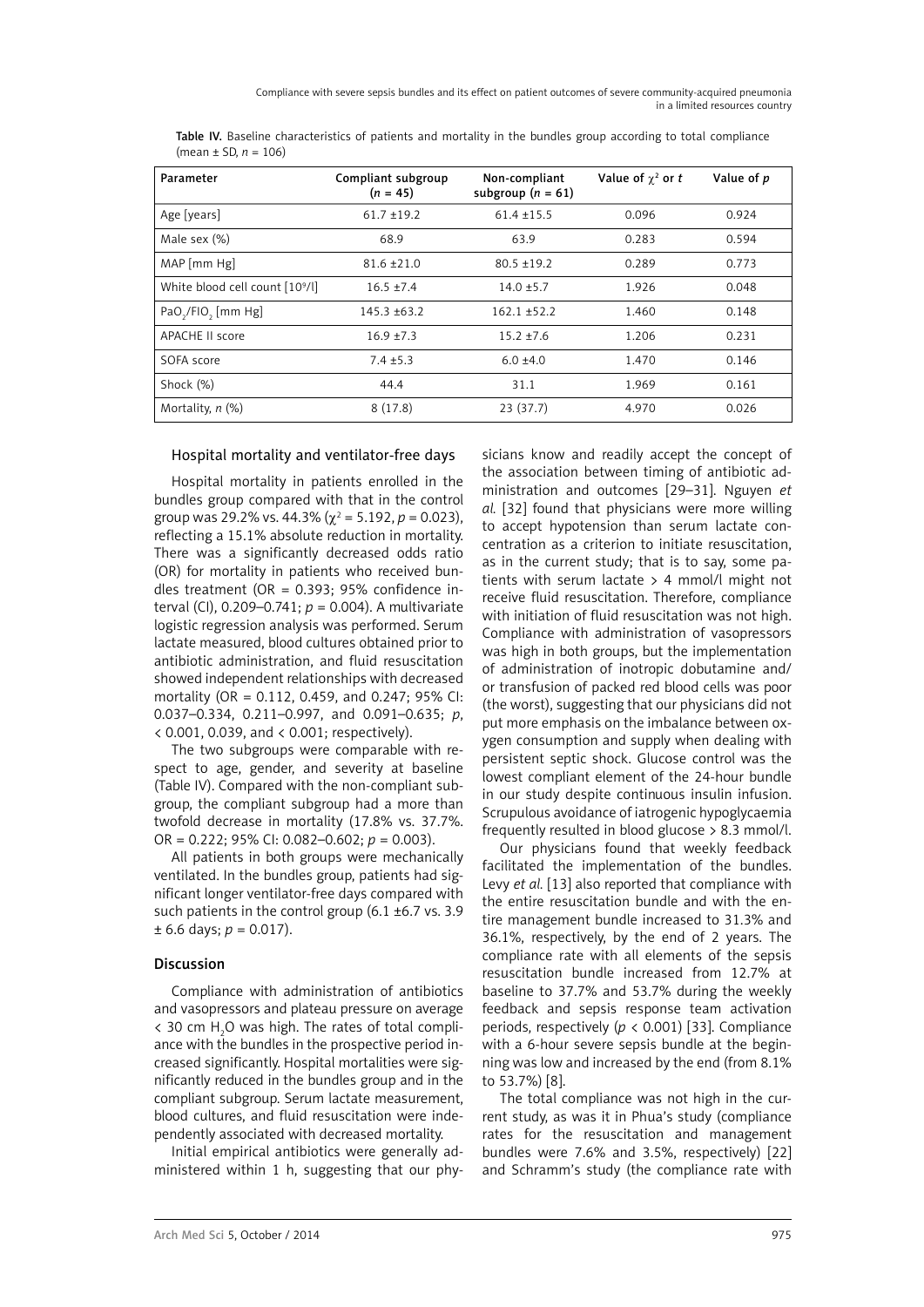all elements of the sepsis resuscitation bundle increased from 12.7% at baseline to 37.7% and 53.7% during the weekly feedback and sepsis response team activation periods, respectively) [33]. Two of the major factors limiting high total compliance in our study might be lack of sufficient staff in the RICU and the ED and difficulty in maintaining the time intervals. This is likely to be improved by better staff awareness of the benefits and timeliness of implementing the bundles. Levy's report emphasized the importance of early management and was reminiscent of the concept of the golden 6 h and silver 24 h for trauma [34].

The SSC has had some impact; however, there is still a long way to go [35]. What about the feasibility of implementing the bundles in undeveloped countries? Our institution is the state key laboratory of respiratory diseases. This might be envisaged to interpret the higher compliance in the current study, compared with that in Phua's multicentre study [22]. It is likely to imply that the implementation of the bundles might be very arduous in many undeveloped countries, especially those in Asia. This might be an important message that would have potential to improve care on a global basis. Hence, future long-term multicentre studies should be performed to assess the compliance in limited resources countries.

The patients without hypotension would still have received fluid resuscitation had serum lactate been measured, which could be of survival benefit. Similarly, obtaining blood cultures may be useful if the blood cultures revealed a pathogen that was not being treated effectively with the antibiotics chosen. If the clinician was then able to act upon that information and correct the antibiotic choice, this could have an impact on mortality. These considerations might explain why serum lactate measured and blood cultures showed independent relationships with decreased mortality.

Our current data revealed the pivotal role of implementing severe sepsis bundles in the management of severe CAP. The 15.1% absolute hospital mortality reduction in our study was similar to that reported by Nguyen *et al.* (18.7%) [8], Kortgen *et al.* (26%) [9], Micek *et al.* (18.3%) [11], Lefrant *et al.* (13.0%) [16], Schramm *et al.* (8.3%) [33], and Castellanos-Ortega *et al.* (19.8%) [36]. In the compliant subgroup, patients had a more than twofold decrease in mortality compared with such patients in the non-compliant subgroup in the current study. Gao *et al.* [7] reported that the mortality in the compliant group decreased from 49% to 23% ( $p = 0.01$ ), compared with the non-compliant group. Mortality was 61.1% in the non-bundle group versus 20% with the bundle (*p* < 0.001) [15]. Delivery of the interventions had an association with reduced mortality: for the sepsis six, 20.0% compared with 44.1% (*p* < 0.001); for the resuscitation bundle, 5.9% compared with 51% (*p* < 0.001) [14].

Several limitations of this study deserve comment. Comparing crude mortality rates before and after an intervention ignores the underlying trend of decreased mortality and might give rise to misleading conclusions. Another limitation is that it was performed only in patients with severe CAP and not other types of sepsis from other sources of infection such as intra-abdominal infections or soft tissue infections. There might be some imbalance in the aetiology of pneumonia between the two groups. The study was not multicentre. Finally, long-term follow-up was not done; therefore, it was uncertain whether the implementation of the bundles and its effect would be similar to what Ferrer et al. [37] reported (during long-term follow-up, compliance with the sepsis resuscitation bundle returned to baseline but compliance with the sepsis management bundle and mortality remained stable with respect to the post-intervention period).

In conclusion, total compliance was relatively low, but the implementation of severe sepsis bundles was associated with a significant decrease in mortality from severe CAP.

### Acknowledgments

Qi Guo and Hai-Yan Li are joint first authors.

The study was funded by the nonprofit foundation of Ying-Dong Huo in Hongkong.

Part of the data was accepted for presentation (Number: P2999) in the Thematic Poster session entitled "Etiology of lower respiratory tract infections and treatment in special situations" at the ERS (European Respiratory Society) Barcelona 2010 Annual Congress (18–22 September).

Q.G, H-Y.L, Y-M.L, Z-L.X and N-S.Z made substantial contributions to the conception and design. Q.G and H-Y.L were in charge of data collection and wrote the manuscript. Y-M.L, L-B.N, Y-D.X, G-Q.H, and X-Q.L made substantial contributions to acquisition of data. M.J was in charge of statistical analysis. Z-L.X and N-S.Z were involved in general supervision of the research group.

We are indebted to the staffing of the ED, and nurses and postgraduates of the RICU for making contributions to this study.

We thank Chris J. Corrigan (King's College London) for assistance in English editing.

#### References

- 1. Feikin DR, Schuchat A, Kolczak M, et al. Mortality from invasive pneumococcal pneumonia in the era of antibiotic resistance, 1995-1997. Am J Public Health 2000; 90: 223-9.
- 2. American Thoracic Society; Infectious Diseases Society of America. Guidelines for the management of adults with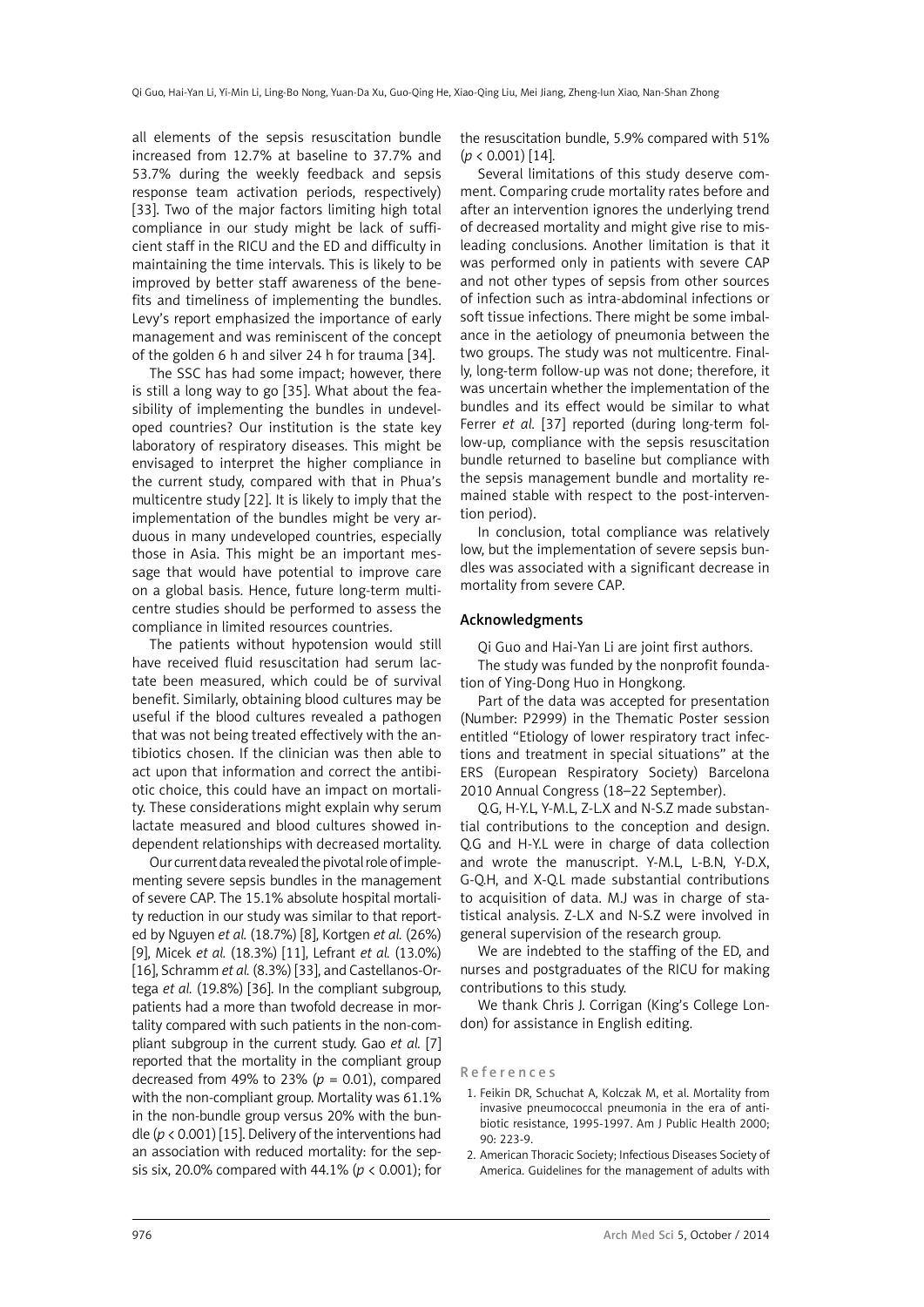Compliance with severe sepsis bundles and its effect on patient outcomes of severe community-acquired pneumonia in a limited resources country

hospital-acquired, ventilator-associated, and healthcareassociated pneumonia. Am J Respir Crit Care Med 2005; 171: 388-416.

- 3. Mandell LA, Wunderink RG, Anzueto A, et al. Infectious Diseases Society of America/American Thoracic Society consensus guidelines on the management of community-acquired pneumonia in adults. Clin Infect Dis 2007; 44 (Suppl 2): S27-72.
- 4. Restrepo MI, Anzueto A. Severe community-acquired pneumonia. Infect Dis Clin North Am 2009; 23: 503-20.
- 5. Dellinger RP, Carlet JM, Masur H, et al. Surviving sepsis campaign guidelines for management of severe sepsis and septic shock. Crit Care Med 2004; 32: 858-73.
- 6. Dellinger RP, Levy MM, Carlet JM, et al. Surviving sepsis campaign: international guidelines for management of severe sepsis and septic shock: 2008. Crit Care Med 2008; 36: 296-327.
- 7. Gao F, Melody T, Daniels DF, Giles S, Fox S. The impact of compliance with 6-hour and 24-hour sepsis bundles on hospital mortality in patients with severe sepsis: a prospective observational study. Crit Care 2005; 9: R764-70.
- 8. Nguyen HB, Corbett SW, Steele R, et al. Implementation of a bundle of quality indicators for the early management of severe sepsis and septic shock is associated with decreased mortality. Crit Care Med 2007; 35: 1105-12.
- 9. Kortgen A, Niederprüm P, Bauer M. Implementation of an evidence-based "standard operating procedure" and outcome in septic shock. Crit Care Med 2006; 34: 943-9.
- 10. Shapiro NI, Howell MD, Talmor D, et al. Implementation and outcomes of the Multiple Urgent Sepsis Therapies (MUST) protocol. Crit Care Med 2006; 34: 1025-32.
- 11. Micek ST, Roubinian N, Heuring T, et al. Before-after study of a standardized hospital order set for the management of septic shock. Crit Care Med 2006; 34: 2707-13.
- 12. Jones AE, Focht A, Horton JM, Kline JA. Prospective external validation of the clinical effectiveness of an emergency department-based early goal-directed therapy protocol for severe sepsis and septic shock. Chest 2007; 132: 425-32.
- 13. Levy MM, Dellinger RP, Townsend SR, et al. The surviving sepsis campaign: results of an international guideline-based performance improvement program targeting severe sepsis. Crit Care Med 2010; 38: 367-74.
- 14. Daniels R, Nutbeam T, McNamara G, Galvin C. The sepsis six and the severe sepsis resuscitation bundle: a prospective observational cohort study. Emerg Med J 2011; 28: 507-12.
- 15. Patel GW, Roderman N, Gehring H, Saad J, Bartek W. Assessing the effect of the surviving sepsis campaign treatment guidelines on clinical outcomes in a community hospital. Ann Pharmacother 2010; 44: 1733-8.
- 16. Lefrant JY, Muller L, Raillard A, et al. Reduction of the severe sepsis or septic shock associated mortality by reinforcement of the recommendations bundle: a multicenter study. Ann Fr Anesth Reanim 2010; 29: 621-8.
- 17. Cardoso T, Carneiro AH, Ribeiro O, Teixeira-Pinto A, Costa-Pereira A. Reducing mortality in severe sepsis with the implementation of a core 6-hour bundle: results from the Portuguese community-acquired sepsis study (SACiUCI study). Crit Care 2010; 14: R83.
- 18. Pestaña D, Espinosa E, Sangüesa-Molina JR, et al. Compliance with a sepsis bundle and its effect on intensive care unit mortality in surgical septic shock patients. J Trauma 2010; 69: 1282-7.
- 19. Shiramizo SC, Marra AR, Durão MS, Paes ÂT, Edmond MB, Pavão dos Santos OF. Decreasing mortality in severe sepsis and septic shock patients by implementing a sepsis bundle in a hospital setting. PLoS One 2011; 6: e26790.
- 20. Machado FR, Mazza BF. Improving mortality in sepsis: analysis of clinical trials. Shock 2010; 34 (Suppl. 1): S54-S58.
- 21. Finfer S. The surviving sepsis campaign: robust evaluation and high-quality primary research is still needed. Crit Care Med 2010; 38: 683-4.
- 22. Phua J, Koh Y, Du B, et al. Management of severe sepsis in patients admitted to Asian intensive care units: prospective cohort study. BMJ 2011; 342: d3245.
- 23. Phua J, See KC, Chan YH, et al. Validation and clinical implications of the IDSA/ATS minor criteria for severe community-acquired pneumonia. Thorax 2009; 64: 598-603.
- 24. Levy MM, Fink MP, Marshall JC, et al. 2001 SCCM/ESICM/ ACCP/ATS/SIS International Sepsis Definitions Conference. Crit Care Med 2003; 31: 1250-6.
- 25. Surviving Sepsis Campaign and Institute for Healthcare Improvement. Sepsis Bundle. Available online at: http:// www.ihi.org/IHI/Topics/CriticalCare/Sepsis/Tools/SevereSepsisBundle.htm. Accessed May 26, 2006.
- 26. American Thoracic Society. Evidence-based colloid use in the critically ill: American Thoracic Society Consensus Statement. Am J Respir Crit Care Med 2004; 170: 1247-59.
- 27. Aujesky D, Auble TE, Yealy DM, et al. Prospective comparison of three validated prediction rules for prognosis in community-acquired pneumonia. Am J Med 2005; 118: 384-92.
- 28. Niederman MS, Mandell LA, Anzueto A, et al. Guidelines for the management of adults with community-acquired pneumonia. Diagnosis, assessment of severity, antimicrobial therapy, and prevention. Am J Respir Crit Care Med 2001; 163: 1730-54.
- 29. Houck PM, Bratzler DW, Nsa W, Ma A, Bartlett JG. Timing of antibiotic administration and outcomes for Medicare patients hospitalized with community-acquired pneumonia. Arch Intern Med 2004; 164: 637-44.
- 30. Ferrer R, Artigas A, Suarez D, et al. Effectiveness of treatments for severe sepsis: a prospective, multicenter, observational study. Am J Respir Crit Care Med 2009; 180: 861-6.
- 31. Gaieski DF, Mikkelsen ME, Band RA, et al. Impact of time to antibiotics on survival in patients with severe sepsis or septic shock in whom early goal-directed therapy was initiated in the emergency department. Crit Care Med 2010; 38: 1045-53.
- 32. Nguyen HB, Lynch EL, Mou JA, Lyon K, Wittlake WA, Corbett SW. The utility of a quality improvement bundle in bridging the gap between research and standard care in the management of severe sepsis and septic shock in the emergency department. Acad Emerg Med 2007; 14: 1079-86.
- 33. Schramm GE, Kashyap R, Mullon JJ, Gajic O, Afessa B. Septic shock: a multidisciplinary response team and weekly feedback to clinicians improve the process of care and mortality. Crit Care Med 2011; 39: 252-8.
- 34. Levy MM, Macias WL, Vincent JL, et al. Early changes in organ function predict eventual survival in severe sepsis. Crit Care Med 2005; 33: 2194-201.
- 35. Cronshaw HL, Daniels R, Bleetman A, Joynes E, Sheils M. Impact of the surviving sepsis campaign on the recognition and management of severe sepsis in the emer-